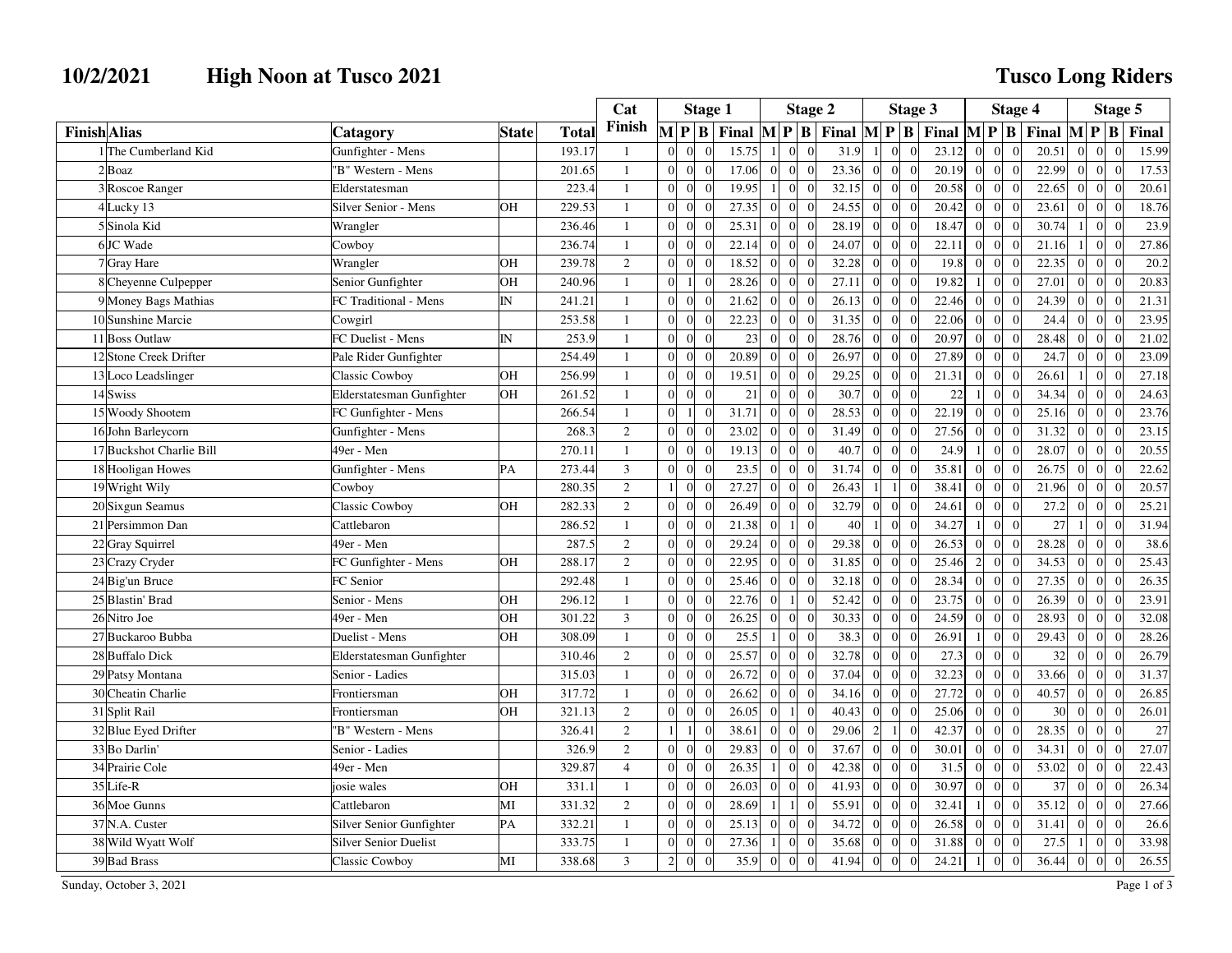## **10/2/2021 High Noon at Tusco 2021**

## **Tusco Long Riders**

|                          |                                 |              |                                                  | Stage 6                 |                |                | Stage 7 |                 |                                   |       |                | <b>Stage 8</b>   | <b>Stage 9</b>                                                                                                             |                                  |                |                                                       |                  | <b>Stage 10</b>                  |                    |
|--------------------------|---------------------------------|--------------|--------------------------------------------------|-------------------------|----------------|----------------|---------|-----------------|-----------------------------------|-------|----------------|------------------|----------------------------------------------------------------------------------------------------------------------------|----------------------------------|----------------|-------------------------------------------------------|------------------|----------------------------------|--------------------|
| <b>Finish</b> Alias      | <b>Number</b><br>Catagory       | <b>State</b> | $\text{Total} \mathbf{M} \mathbf{P} \mathbf{B} $ |                         |                |                |         |                 |                                   |       |                |                  | Final $\mathbf{M} \mathbf{P} \mathbf{B}$ Final $\mathbf{M} \mathbf{P} \mathbf{B}$ Final $\mathbf{M} \mathbf{P} \mathbf{B}$ |                                  |                | Final $\begin{bmatrix} M & P & B \end{bmatrix}$ Final |                  |                                  |                    |
| 1 The Cumberland Kid     | 27277387 Gunfighter - Mens      |              | 193.17                                           | $\Omega$                | $\Omega$       | $\Omega$       | 14.87   | $\overline{0}$  | $\overline{0}$<br>$\overline{0}$  | 20.57 | $\Omega$       | $\overline{0}$   | $\Omega$<br>17.92                                                                                                          | $\mathbf{0}$<br>$\theta$         | $\overline{0}$ | 15.15                                                 | $\overline{0}$   | $\Omega$<br>$\Omega$             | 17.39              |
| $2$ Boaz                 | 88829 "B" Western - Mens        |              | 201.65                                           | $\mathbf{0}$            | $\overline{0}$ | $\sqrt{ }$     | 15.94   | $\overline{0}$  | $\overline{0}$<br>$\mathbf{0}$    | 23.4  | $\Omega$       | $\boldsymbol{0}$ | 21.16<br>$\Omega$                                                                                                          | $\mathbf{0}$<br>$\mathbf{1}$     | $\overline{0}$ | 22.2                                                  | $\overline{0}$   | $\overline{0}$<br>$\Omega$       | 17.82              |
| 3 Roscoe Ranger          | 98627 Elderstatesman            |              | 223.4                                            | $\overline{0}$          | $\Omega$       | $\Omega$       | 20.02   | $\overline{0}$  | $\overline{0}$<br>$\overline{0}$  | 24.21 | $\Omega$       | $\overline{0}$   | 22.96<br>$\Omega$                                                                                                          | $\overline{0}$<br>$\Omega$       | $\Omega$       | 19.34                                                 | $\overline{0}$   | $\overline{0}$<br>$\Omega$       | 20.93              |
| 4Lucky 13                | 101057 Silver Senior - Mens     | OН           | 229.53                                           | $\overline{0}$          | $\Omega$       | $\Omega$       | 19.56   | $\overline{0}$  | $\overline{0}$<br>$\overline{0}$  | 26.17 | $\Omega$       | $\overline{0}$   | 22.61<br>$\Omega$                                                                                                          | $\overline{0}$<br>ſ              | $\Omega$       | 23.45                                                 | $\overline{0}$   | $\Omega$<br>$\Omega$             | 23.05              |
| 5 Sinola Kid             | 30558 Wrangler                  |              | 236.46                                           | $\theta$                | $\overline{0}$ | $\Omega$       | 19.62   | $\overline{0}$  | $\vert$ 0<br>$\theta$             | 22.66 | $\Omega$       | $\overline{0}$   | 21.59                                                                                                                      | $\theta$                         | $\Omega$       | 25.9                                                  | $\overline{0}$   | $\Omega$                         | 20.08              |
| 6JC Wade                 | 64598 Cowboy                    |              | 236.74                                           | $\Omega$                | $\Omega$       | $\sqrt{ }$     | 22.06   | $\Omega$        | $\Omega$<br>$\Omega$              | 22.25 | $\Omega$       | $\theta$         | 22.64<br>$\Omega$                                                                                                          | $\Omega$                         | $\Omega$       | 32.38                                                 | $\overline{0}$   | $\Omega$<br>$\Omega$             | 20.07              |
| 7 Gray Hare              | 20821 Wrangler                  | OН           | 239.78                                           | $\mathbf{0}$            | $\overline{0}$ | $\sqrt{ }$     | 20.6    | $\overline{0}$  | $\mathbf{0}$<br>$\vert 0 \vert$   | 30.68 | $\Omega$       | $\boldsymbol{0}$ | 25.74                                                                                                                      | $\boldsymbol{0}$<br>$\Omega$     | $\Omega$       | 29.64                                                 | $\boldsymbol{0}$ | $\overline{0}$<br>$\Omega$       | 19.97              |
| 8 Cheyenne Culpepper     | 32827 Senior Gunfighter         | OН           | 240.96                                           | $\overline{0}$          | $\overline{0}$ | $\Omega$       | 24.98   | $1\vert$        | $\overline{0}$<br>$\mathbf{0}$    | 28.88 |                | $\boldsymbol{0}$ | 20.95                                                                                                                      | $\mathbf{0}$                     | $\Omega$       | 24.3                                                  | $\overline{0}$   | $\overline{0}$<br>$\overline{0}$ | 18.82              |
| 9 Money Bags Mathias     | 96510 FC Traditional - Mens     | IN           | 241.21                                           | $\overline{0}$          | $\overline{0}$ | $\Omega$       | 25.15   | $\overline{0}$  | $\overline{0}$<br>$\overline{0}$  | 26.84 | $\Omega$       | $\overline{0}$   | 24.72<br>$\Omega$                                                                                                          | $\mathbf{0}$<br>$\Omega$         | $\Omega$       | 23.15                                                 | $\overline{0}$   | $\overline{0}$<br>$\Omega$       | 25.44              |
| 10 Sunshine Marcie       | 64900 Cowgirl                   |              | 253.58                                           | $\mathbf{0}$            | $\overline{0}$ | $\bigcap$      | 24.74   | $\overline{0}$  | $\vert 0 \vert$<br>$\overline{0}$ | 28.78 | $\Omega$       | $\boldsymbol{0}$ | 28.24                                                                                                                      | $\overline{0}$<br>$\Omega$       |                | 23.58                                                 | $\boldsymbol{0}$ | $\overline{0}$                   | 24.25              |
| 11 Boss Outlaw           | 71947 FC Duelist - Mens         | IN           | 253.9                                            |                         | $\Omega$       | $\Omega$       | 25.52   | $\mathbf{1}$    | $\overline{0}$<br>$\vert$ 0       | 35.77 | $\Omega$       | $\overline{0}$   | 29.37                                                                                                                      | $\overline{0}$<br>$\Omega$       |                | 20.11                                                 | $\boldsymbol{0}$ | $\overline{0}$<br>$\Omega$       | 20.9               |
| 12 Stone Creek Drifter   | 58853 Pale Rider Gunfighter     |              | 254.49                                           | $\mathbf{0}$            | $\overline{0}$ | $\overline{0}$ | 22.06   | $\overline{0}$  | $\overline{0}$<br>$\overline{0}$  | 29.75 | $\overline{0}$ | $\boldsymbol{0}$ | 27.57<br>$\Omega$                                                                                                          | $\overline{0}$<br>$\overline{0}$ | $\overline{0}$ | 26.4                                                  | $\mathbf{0}$     | $\overline{0}$<br>$\Omega$       | 25.17              |
| 13 Loco Leadslinger      | 66868 Classic Cowboy            | OН           | 256.99                                           | $\mathbf{1}$            | $\overline{0}$ | $\sqrt{ }$     | 25.76   | 1 <sup>1</sup>  | $\overline{0}$<br>$\overline{0}$  | 33.61 | $\Omega$       | $\boldsymbol{0}$ | 24.31<br>$\Omega$                                                                                                          | $\overline{0}$<br>$\epsilon$     | $\Omega$       | 24.29                                                 | $\overline{0}$   | $\overline{0}$<br>$\Omega$       | 25.16              |
| 14 Swiss                 | 13622 Elderstatesman Gunfighter | OН           | 261.52                                           | $\overline{0}$          | $\Omega$       | $\Omega$       | 22.36   | $\overline{0}$  | $\overline{0}$<br>$\overline{0}$  | 27.64 | $\Omega$       | $\overline{0}$   | 26.55<br>$\Omega$                                                                                                          | $\overline{0}$                   | $\Omega$       | 26.2                                                  | $\overline{0}$   | $\overline{0}$<br>$\theta$       | 26.1               |
| 15 Woody Shootem         | 24816 FC Gunfighter - Mens      |              | 266.54                                           | $\theta$                | $\overline{0}$ | $\bigcap$      | 24.61   | $\overline{0}$  | $\overline{0}$<br>$\overline{0}$  | 36.33 | $\Omega$       | $\boldsymbol{0}$ | 27.46                                                                                                                      | $\overline{0}$<br>$\epsilon$     | $\Omega$       | 23.8                                                  | $\overline{0}$   | $\overline{0}$                   | 22.99              |
| 16 John Barleycorn       | 76982 Gunfighter - Mens         |              | 268.3                                            | $\mathbf{0}$            | $\Omega$       | $\sqrt{ }$     | 22.77   | $\overline{0}$  | $\overline{0}$<br>$\overline{0}$  | 27.95 | $\Omega$       | $\theta$         | 26.26                                                                                                                      | $\overline{0}$<br>$\sqrt{ }$     | $\Omega$       | 24.53                                                 | $\overline{1}$   | $\overline{0}$<br>$\Omega$       | 30.25              |
| 17 Buckshot Charlie Bill | 101338 49er - Men               |              | 270.11                                           | $\overline{0}$          | $\overline{0}$ | $\Omega$       | 22.45   | $\overline{0}$  | $\overline{0}$<br>$\overline{0}$  | 29.08 | $\Omega$       | $\overline{0}$   | 29.46<br>$\Omega$                                                                                                          | $\overline{0}$<br>$\Omega$       | $\Omega$       | 30.51                                                 | $\overline{0}$   | $\overline{0}$<br>$\Omega$       | 25.26              |
| 18 Hooligan Howes        | 88409 Gunfighter - Mens         | PA           | 273.44                                           | $\mathbf{0}$            | $\overline{0}$ | $\sqrt{ }$     | 21.8    | $\overline{0}$  | $\overline{0}$<br>$\overline{0}$  | 29.26 |                | $\boldsymbol{0}$ | 31.65                                                                                                                      | $\theta$<br>$\Omega$             |                | 22.96                                                 | $\boldsymbol{0}$ | $\overline{0}$                   | 27.35              |
| 19 Wright Wily           | $110371$ Cowboy                 |              | 280.35                                           | $\overline{\mathbf{A}}$ | $\Omega$       | $\sqrt{ }$     | 43.61   | $\overline{0}$  | $\Omega$<br>$\Omega$              | 33.52 | $\Omega$       | $\overline{0}$   | $\Omega$<br>27.58                                                                                                          | $\Omega$<br>$\Omega$             | $\Omega$       | 21.09                                                 | $\mathbf{0}$     | $\overline{0}$<br>$\Omega$       | 19.91              |
| 20 Sixgun Seamus         | 94002 Classic Cowboy            | OН           | 282.33                                           | $\theta$                | $\Omega$       | $\bigcap$      | 26.29   | $\overline{0}$  | $\overline{0}$<br>$\overline{0}$  | 36.79 | $\Omega$       | $\overline{0}$   | 28.56<br>$\Omega$                                                                                                          | $\overline{0}$<br>$\epsilon$     |                | 27.47                                                 | $\overline{0}$   | $\Omega$<br>$\Omega$             | 26.92              |
| 21 Persimmon Dan         | 27277493 Cattlebaron            |              | 286.52                                           | $\mathbf{1}$            | $\overline{0}$ | $\bigcap$      | 27.91   | $\overline{0}$  | $\overline{0}$<br>$\overline{0}$  | 26.83 | $\Omega$       | $\theta$         | 34.95                                                                                                                      | $\overline{0}$<br>$\Omega$       |                | 22.44                                                 | $\overline{0}$   | $\overline{0}$<br>$\Omega$       | 19.8               |
| 22 Gray Squirrel         | 46703 49er - Men                |              | 287.5                                            | 3                       | $\Omega$       | $\Omega$       | 35.67   | $\Omega$        | $\Omega$<br>$\overline{0}$        | 27.19 | $\Omega$       | $\theta$         | 23.4<br>$\Omega$                                                                                                           | $\theta$<br>$\Omega$             | $\Omega$       | 20.99                                                 | $\overline{0}$   | $\Omega$<br>$\Omega$             | 28.22              |
| 23 Crazy Cryder          | 88986 FC Gunfighter - Mens      | OН           | 288.17                                           | $\overline{0}$          | $\overline{0}$ | $\Omega$       | 22.67   | $1\vert$        | $\overline{0}$<br>$\overline{0}$  | 32.05 | $\Omega$       | $\boldsymbol{0}$ | 27.06<br>$\Omega$                                                                                                          | $\mathbf{0}$<br>$\Omega$         | $\Omega$       | 32.65                                                 | $\vert 0 \vert$  | $\overline{0}$                   | 33.52              |
| 24 Big'un Bruce          | 73449 FC Senior                 |              | 292.48                                           | $\overline{0}$          | $\Omega$       | $\Omega$       | 31.01   | $\overline{0}$  | $\overline{0}$<br>$\overline{0}$  | 32.69 |                | $\boldsymbol{0}$ | 32.09<br>$\Omega$                                                                                                          | $\overline{0}$<br>$\sqrt{ }$     | $\Omega$       | 29.82                                                 | $\boldsymbol{0}$ | $\overline{0}$<br>$\Omega$       | $\overline{27.19}$ |
| 25 Blastin' Brad         | 90942 Senior - Mens             | OН           | 296.12                                           | $\overline{0}$          | $\overline{0}$ | $\Omega$       | 24.46   | $\overline{0}$  | $\overline{0}$<br>$\overline{0}$  | 26.89 | $\Omega$       | $\mathbf{0}$     | 43.19<br>$\Omega$                                                                                                          | $\overline{0}$<br>$\Omega$       | $\Omega$       | 24.12                                                 | $\overline{0}$   | $\overline{0}$<br>$\Omega$       | 28.23              |
| 26 Nitro Joe             | 10167349er - Men                | OН           | 301.22                                           | $\overline{1}$          | $\overline{0}$ | $\Omega$       | 26.86   | $\overline{0}$  | $\overline{0}$<br>$\overline{0}$  | 36.06 | $\Omega$       | $\boldsymbol{0}$ | 35.43                                                                                                                      | $\overline{0}$<br>$\epsilon$     |                | 29.33                                                 | $\boldsymbol{0}$ | $\overline{0}$                   | 31.36              |
| 27 Buckaroo Bubba        | 66861 Duelist - Mens            | OН           | 308.09                                           | $\mathbf{1}$            | $\Omega$       | $\Omega$       | 32.95   | $\vert$         | $\overline{0}$<br>$\overline{0}$  | 32.59 | $\overline{1}$ | $\boldsymbol{0}$ | 35.15<br>$\Omega$                                                                                                          | $\overline{0}$<br>$\Omega$       | $\Omega$       | 25.76                                                 | $\mathbf{1}$     | $\overline{0}$<br>$\Omega$       | 33.24              |
| 28 Buffalo Dick          | 12880 Elderstatesman Gunfighter |              | 310.46                                           | $\mathbf{0}$            | $\overline{0}$ | $\sqrt{ }$     | 30.44   | $\overline{0}$  | $\overline{0}$<br>$\overline{0}$  | 33.91 | $\Omega$       | $\boldsymbol{0}$ | 32.95<br>$\Omega$                                                                                                          | $\mathbf{1}$<br>$\Omega$         | $\overline{0}$ | 39.49                                                 | $\overline{0}$   | $\overline{0}$                   | 29.23              |
| 29 Patsy Montana         | 27277500 Senior - Ladies        |              | 315.03                                           | $\mathbf{0}$            | $\overline{0}$ | $\Omega$       | 27.39   | $\overline{0}$  | $\overline{0}$<br>$\overline{0}$  | 35.56 | $\Omega$       | $\boldsymbol{0}$ | 33.03<br>$\Omega$                                                                                                          | $\overline{0}$<br>$\Omega$       | $\Omega$       | 27.71                                                 | $\overline{0}$   | $\overline{0}$<br>$\Omega$       | 30.32              |
| 30 Cheatin Charlie       | 83621 Frontiersman              | OН           | 317.72                                           | $\overline{0}$          | $\Omega$       | $\sqrt{ }$     | 32.65   | $\overline{0}$  | $\overline{0}$<br>$\overline{0}$  | 42.5  | $\Omega$       | $\mathbf{0}$     | 31.02<br>$\Omega$                                                                                                          | $\overline{0}$<br>$\Omega$       | $\Omega$       | 28.03                                                 | $\overline{0}$   | $\overline{0}$<br>$\overline{0}$ | 27.6               |
| 31 Split Rail            | 24707 Frontiersman              | OН           | 321.13                                           | $\theta$                | $\overline{0}$ |                | 25.95   | $\overline{0}$  | $\overline{0}$<br>$\overline{0}$  | 30.85 | $\overline{2}$ | $\mathbf{1}$     | 50.9<br>$\Omega$                                                                                                           | $\theta$                         |                | 34.88                                                 | $\overline{0}$   | $\overline{0}$<br>$\overline{0}$ | 31                 |
| 32 Blue Eyed Drifter     | 93535 "B" Western - Mens        |              | 326.41                                           |                         | $\overline{0}$ | $\bigcap$      | 32.64   | $\overline{2}$  | $\overline{0}$<br>$\overline{0}$  | 40.21 |                | $\overline{0}$   | 31.37<br>$\Omega$                                                                                                          | $\overline{0}$<br>$\Omega$       |                | 27.55                                                 | $\mathbf{1}$     | $\overline{0}$<br>$\Omega$       | 29.25              |
| 33 Bo Darlin'            | 90690 Senior - Ladies           |              | 326.9                                            | $\overline{2}$          | $\overline{0}$ | $\Omega$       | 36.87   | $\vert$ 0       | $\overline{0}$<br>$\overline{0}$  | 39.07 | $\Omega$       | $\overline{0}$   | 31.43<br>$\Omega$                                                                                                          | $\overline{0}$<br>$\Omega$       | $\Omega$       | 30.62                                                 | $\overline{0}$   | $\overline{0}$<br>$\Omega$       | 30.02              |
| 34 Prairie Cole          | 98769 49er - Men                |              | 329.87                                           | $\mathbf{0}$            | $\overline{0}$ | $\Omega$       | 24.41   | $\vert 0 \vert$ | $\overline{0}$<br>$\overline{0}$  | 31.43 | $\Omega$       | $\boldsymbol{0}$ | 31.95<br>$\Omega$                                                                                                          | $\overline{0}$                   | $\Omega$       | 36.6                                                  | 1                | $\overline{0}$<br>$\Omega$       | 29.8               |
| 35 Life-R                | 44051 josie wales               | OН           | 331.1                                            | $\overline{c}$          | $\Omega$       | $\sqrt{ }$     | 38.04   | $\overline{0}$  | $\overline{0}$<br>$\overline{0}$  | 34.48 | $\Omega$       | $\mathbf{0}$     | 35.62<br>$\Omega$                                                                                                          | $\Omega$<br>$\Omega$             | $\Omega$       | 29.67                                                 | $\overline{0}$   | $\overline{0}$<br>$\Omega$       | 31.02              |
| 36 Moe Gunns             | 26854 Cattlebaron               | МI           | 331.32                                           | $\theta$                | $\overline{0}$ | $\bigcap$      | 25.57   | $\overline{0}$  | $\overline{0}$<br>$\overline{0}$  | 37.16 | $\Omega$       | $\mathbf{0}$     | 34.15<br>$\Omega$                                                                                                          | $\overline{0}$<br>$\Omega$       | $\Omega$       | 27.12                                                 | $\overline{0}$   | $\Omega$                         | 27.53              |
| 37 N.A. Custer           | 70498 Silver Senior Gunfighter  | PA           | 332.21                                           | $\mathbf{0}$            | $\Omega$       | $\Omega$       | 28.28   | $\overline{0}$  | $\Omega$<br>$\overline{0}$        | 37.48 | $\Omega$       | $\boldsymbol{0}$ | 28.71                                                                                                                      | $\mathbf{1}$                     |                | 59.17                                                 | $\mathbf{1}$     | $\Omega$                         | 34.13              |
| 38 Wild Wyatt Wolf       | 80574 Silver Senior Duelist     |              | 333.75                                           | $\mathbf{0}$            | $\Omega$       | $\Omega$       | 26.28   | $\overline{2}$  | $\theta$<br>$\Omega$              | 41.79 | $\Omega$       | $\boldsymbol{0}$ | 28.29<br>$\Omega$                                                                                                          | $\mathbf{1}$                     | $\Omega$       | 44.67                                                 | -1               | $\Omega$<br>$\Omega$             | 36.32              |
| 39 Bad Brass             | 84355 Classic Cowboy            | МI           | 338.68                                           | $\mathbf{1}$            | $\overline{0}$ | $\overline{0}$ | 28.09   | $\overline{2}$  | $\overline{0}$<br>$\vert 0 \vert$ | 43.44 | $\overline{2}$ | $\mathbf{1}$     | 49.45<br>$\theta$                                                                                                          | $\mathbf{0}$<br>$\overline{0}$   | $\overline{0}$ | 26.03                                                 | $\boldsymbol{0}$ | $\overline{0}$<br>$\overline{0}$ | 26.63              |

Sunday, October 3, 2021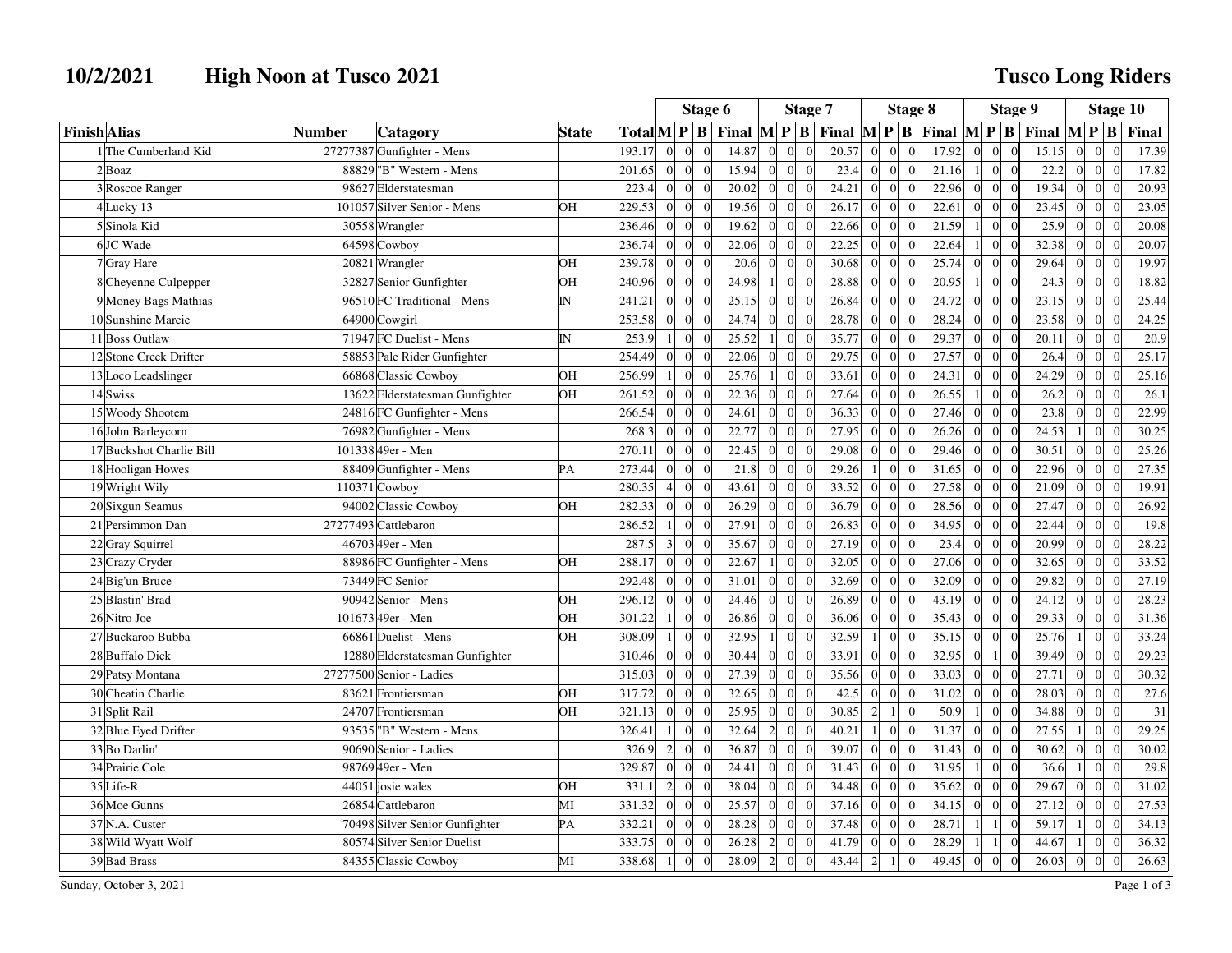|                     |                            |                           |              |              | Cat            |                | <b>Stage 1</b>   |                |                                          | <b>Stage 2</b> |                                  |       |                  | Stage 3         |                |       | <b>Stage 4</b> |                                   |                                                                                                                            |                | Stage 5                           |        |  |  |
|---------------------|----------------------------|---------------------------|--------------|--------------|----------------|----------------|------------------|----------------|------------------------------------------|----------------|----------------------------------|-------|------------------|-----------------|----------------|-------|----------------|-----------------------------------|----------------------------------------------------------------------------------------------------------------------------|----------------|-----------------------------------|--------|--|--|
| <b>Finish</b> Alias |                            | Catagorv                  | <b>State</b> | <b>Total</b> | Finish         |                |                  | $M$ $P$ $B$    | Final $\mathbf{M} \mathbf{P} \mathbf{B}$ |                |                                  |       |                  |                 |                |       |                |                                   | Final $\mathbf{M} \mathbf{P} \mathbf{B}$ Final $\mathbf{M} \mathbf{P} \mathbf{B}$ Final $\mathbf{M} \mathbf{P} \mathbf{B}$ |                |                                   | Final  |  |  |
|                     | 40 Thomas Quigley          | Cowboy                    |              | 345.41       | $\mathfrak{Z}$ | $\Omega$       | $\Omega$         |                | 28.96                                    | $\Omega$       |                                  | 36.67 | $\mathbf{0}$     | $\Omega$        | $\Omega$       | 35.42 | $\Omega$       | $\boldsymbol{0}$<br>$\Omega$      | 28.34                                                                                                                      |                | $\mathbf{0}$                      | 32.12  |  |  |
|                     | 41 Skinny Kinny            | <b>Classic Cowboy</b>     |              | 350.11       | $\overline{4}$ | $\Omega$       | $\mathbf{0}$     |                | 29.12                                    |                | $\Omega$<br>$\Omega$             | 41.41 | $\boldsymbol{0}$ | $\vert$ 0       | $\mathbf{0}$   | 29.93 | $\Omega$       | $\overline{0}$<br>$\Omega$        | 32.08                                                                                                                      | $\Omega$       | $\overline{0}$<br>$\Omega$        | 27.69  |  |  |
|                     | 42 Kanshee Pickem          | Cowgirl                   |              | 350.63       | 2              | $\Omega$       | $\Omega$         |                | 25.49                                    | $\overline{1}$ | $\Omega$<br>$\Omega$             | 44.52 | -1               | $\Omega$        | $\theta$       | 34.28 | $\overline{2}$ | $\boldsymbol{0}$<br>$\Omega$      | 41.06                                                                                                                      | $\Omega$       | $\overline{0}$<br>$\Omega$        | 27.18  |  |  |
|                     | 43 Thaddeus Jones          | Senior - Mens             | OH           | 361.73       | $\overline{2}$ | $\Omega$       | $\boldsymbol{0}$ | $\Omega$       | 31.18                                    | $\overline{0}$ | $\Omega$<br>$\bigcap$            | 38.54 | $\mathbf{1}$     | $\vert$ 1       | $\overline{0}$ | 53.42 | $\overline{0}$ | $\mathbf{0}$<br>$\overline{0}$    | 42.98                                                                                                                      | $\vert$ 0      | $\overline{0}$                    | 27.06  |  |  |
|                     | 44 La Porte Lefty          | Duelist - Mens            | OH           | 367.09       | $\sqrt{2}$     | $\Omega$       | $\mathbf{0}$     |                | 30.25                                    | $\Omega$       | $\Omega$                         | 47.03 | $\boldsymbol{0}$ | $\overline{0}$  | $\overline{0}$ | 32.53 | $\overline{2}$ | $\boldsymbol{0}$<br>$\mathbf{0}$  | 48.45                                                                                                                      | $\Omega$       | $\overline{0}$                    | 30.98  |  |  |
|                     | 45 Moosetracks             | Senior Duelist - Mens     | OH           | 372.12       | $\mathbf{1}$   | $\Omega$       | $\boldsymbol{0}$ |                | 35.43                                    | $\Omega$       | $\Omega$                         | 39.1  | $\overline{0}$   | $\overline{0}$  | $\theta$       | 34.37 |                | $\boldsymbol{0}$<br>$\Omega$      | 47.7                                                                                                                       | $\Omega$       | $\vert$ 0                         | 34.21  |  |  |
|                     | 46 Honey Bunny             | 49er - Ladies             | OH           | 382.33       | $\mathbf{1}$   | $\overline{1}$ | $\mathbf{0}$     | $\Omega$       | 43.7                                     | $\overline{0}$ | $\Omega$<br>$\Omega$             | 42.3  | $\overline{0}$   | $\overline{0}$  | $\overline{0}$ | 31.31 | $\overline{0}$ | $\overline{0}$<br>$\overline{0}$  | 34.82                                                                                                                      | $\vert$ 0      | $\overline{0}$<br>$\overline{0}$  | 37.8   |  |  |
|                     | 47 Frontier Lone Rider     | Elderstatesman            | WV           | 382.79       | $\sqrt{2}$     | $\Omega$       | $\theta$         |                | 31.89                                    | $\Omega$       |                                  | 46.52 | $\boldsymbol{0}$ | $\overline{0}$  | $\overline{0}$ | 33.54 |                | $\mathbf{0}$<br>$\Omega$          | 40.97                                                                                                                      | $\Omega$       | $\overline{0}$                    | 34.23  |  |  |
|                     | 48 Blue Creek Bill         | 49er - Men                |              | 389.29       | 5              | $\overline{1}$ | $\mathbf{0}$     |                | 34.49                                    | $\overline{c}$ | $\sqrt{ }$<br>$\Omega$           | 51.97 | $\overline{0}$   | $\overline{0}$  | $\overline{0}$ | 35.46 | 1 <sup>1</sup> | $\vert 0 \vert$<br>$\mathbf{0}$   | 37.67                                                                                                                      | $\Omega$       | $\overline{0}$<br>$\Omega$        | 32.55  |  |  |
|                     | 49 Broke N West            | Elderstatesman            |              | 390.39       | 3              | $\Omega$       | $\mathbf{0}$     |                | 33.35                                    | $\Omega$       | $\sqrt{ }$<br>$\Omega$           | 51.6  | $\overline{0}$   | $\Omega$        | $\Omega$       | 30.99 | $\Omega$       | $\theta$<br>$\Omega$              | 37.78                                                                                                                      | $\Omega$       | $\vert$ 0<br>$\Omega$             | 33.99  |  |  |
|                     | 50 Bad Moon Rising         | Cowboy                    |              | 391.12       | $\overline{4}$ | $\overline{0}$ | $\boldsymbol{0}$ | $\overline{0}$ | 33.33                                    | $\overline{1}$ | $\overline{0}$<br>$\sqrt{ }$     | 56.21 | $\boldsymbol{0}$ | $\vert 0 \vert$ | $\overline{0}$ | 34.02 | $\overline{0}$ | $\mathbf{0}$<br>$\overline{0}$    | 38.11                                                                                                                      | $\vert$ 1      | $\overline{0}$<br>$\theta$        | 35.79  |  |  |
|                     | 51 Tug River Kid           | Gran Patron               |              | 393.98       | 1              | $\Omega$       |                  |                | 39.52                                    |                | $\sqrt{ }$<br>$\Omega$           | 48.78 | $\overline{0}$   | $\Omega$        | $\Omega$       | 40.29 | $\Omega$       | $\mathbf{0}$<br>$\Omega$          | 39.75                                                                                                                      |                | $\overline{0}$<br>$\Omega$        | 40.69  |  |  |
|                     | 52 Angie Oakley            | Gunfighter - Ladies       | OH           | 400.45       | $\mathbf{1}$   | $\overline{c}$ | $\boldsymbol{0}$ |                | 58.37                                    | $\overline{0}$ | $\Omega$<br>$\overline{0}$       | 43.1  | $\overline{0}$   | $\overline{0}$  | $\overline{0}$ | 28.7  | $\overline{0}$ | $\overline{0}$<br>$\theta$        | 35.82                                                                                                                      | $\vert$ 0      | $\overline{0}$                    | 27.22  |  |  |
|                     | 53 Last Gun                | EL Rey                    | OH           | 401.07       | $\mathbf{1}$   | $\Omega$       | $\Omega$         | $\Omega$       | 34.4                                     | $\Omega$       | $\sqrt{ }$<br>$\Omega$           | 42.16 | $\mathbf{1}$     | $\Omega$        | $\theta$       | 37.25 | $\overline{1}$ | $\mathbf{0}$<br>$\Omega$          | 52.34                                                                                                                      | $\Omega$       | $\vert$ 0<br>$\Omega$             | 33.84  |  |  |
|                     | 54 Thunder Creek Kid       | Pale Rider                | OH           | 406.38       | $\mathbf{1}$   | $\Omega$       | $\overline{0}$   |                | 35.38                                    | $\Omega$       | $\sqrt{ }$                       | 41.79 | $\mathbf{0}$     | $\overline{0}$  | $\overline{0}$ | 34.52 | $\theta$       | $\mathbf{0}$<br>$\overline{0}$    | 38.54                                                                                                                      | $\vert$ 0      | $\overline{0}$<br>$\theta$        | 32.9   |  |  |
|                     | 55 Ruger Ray               | Pale Rider                | OH           | 406.79       | $\overline{2}$ | $\Omega$       | $\Omega$         |                | 28.15                                    | $\Omega$       | $\Omega$                         | 53.07 | $\overline{3}$   | $\overline{0}$  | $\theta$       | 61.17 | $\Omega$       | $\overline{0}$<br>$\Omega$        | 36.79                                                                                                                      | $\Omega$       | $\vert$ 0<br>$\theta$             | 31.31  |  |  |
|                     | 56 Mean Gun Mark           | Outlaw                    |              | 427.61       | $\mathbf{1}$   | $\Omega$       | $\mathbf{0}$     | $\Omega$       | 150                                      | $\overline{0}$ | $\overline{0}$<br>$\Omega$       | 26.61 | $\overline{c}$   | $\overline{0}$  | $\overline{0}$ | 34.02 | $\overline{2}$ | $\boldsymbol{0}$<br>$\Omega$      | 38.85                                                                                                                      | $\Omega$       | $\vert 0 \vert$<br>$\Omega$       | 19.47  |  |  |
|                     | 57 Fancy Free Spirit       | 49er - Ladies             | OH           | 433.9        | $\overline{2}$ | $\Omega$       | $\mathbf{0}$     | $\Omega$       | 29.87                                    | $\overline{0}$ | $\overline{0}$<br>$\sqrt{ }$     | 35.37 | $\mathbf{0}$     | $\overline{0}$  | $\overline{0}$ | 30.85 | $\overline{0}$ | $\vert 0 \vert$<br>$\overline{0}$ | 29.7                                                                                                                       | $\overline{0}$ | $\vert 0 \vert$<br>$\overline{0}$ | 150    |  |  |
|                     | 58 Flint N. Steele         | Senior - Mens             | OH           | 437.38       | 3              | $\Omega$       |                  |                | 55.03                                    | $\Omega$       |                                  | 64.38 | $\overline{0}$   | $\overline{0}$  | $\Omega$       | 36.31 | $\Omega$       | $\mathbf{0}$<br>$\Omega$          | 38.82                                                                                                                      | $\Omega$       | $\overline{0}$<br>$\Omega$        | 38.31  |  |  |
|                     | 59 Cayenne Kay             | Classic Cowgirl           | OH           | 439.06       | $\mathbf{1}$   | $\Omega$       | $\mathbf{0}$     |                | 33.62                                    | $\Omega$       | $\sqrt{ }$<br>$\Omega$           | 61.48 | $\overline{0}$   | $\overline{0}$  | $\overline{0}$ | 38.96 | $\Omega$       | $\mathbf{0}$<br>$\Omega$          | 39.43                                                                                                                      | $\Omega$       | $\vert 0 \vert$<br>$\theta$       | 62     |  |  |
|                     | 60 Jesse Duke              | <b>Classic Cowboy</b>     | OH           | 441.79       | 5              |                |                  |                | 50.49                                    | $\Omega$       | $\sqrt{ }$<br>$\Omega$           | 46.29 | $\overline{2}$   | $\overline{0}$  | $\overline{0}$ | 46.75 | $\Omega$       | $\overline{0}$<br>$\Omega$        | 41.42                                                                                                                      | $\vert$ 0      | $\vert$ 0<br>$\Omega$             | 39.15  |  |  |
|                     | 61 Deathwind               | Elderstatesman            |              | 442.12       | $\sqrt{4}$     |                | $\overline{0}$   |                | 42.37                                    | $\Omega$       | $\sqrt{ }$                       | 52.54 | $\frac{1}{2}$    | $\overline{0}$  | $\Omega$       | 40.22 | $\overline{2}$ | $\boldsymbol{0}$<br>$\Omega$      | 53.59                                                                                                                      | $\Omega$       | $\vert 0 \vert$                   | 34.86  |  |  |
|                     | 62 Sew Cantina             | Lady Wrangler             | OH           | 444.17       | $\mathbf{1}$   | $\Omega$       | $\mathbf{0}$     |                | 34.44                                    | $\theta$       | $\Omega$<br>$\Omega$             | 47.66 | $\overline{0}$   | $\overline{0}$  | $\overline{0}$ | 44.43 | $\overline{1}$ | $\overline{0}$<br>$\overline{0}$  | 49.09                                                                                                                      | $\vert$        | $\overline{0}$<br>$\Omega$        | 46.93  |  |  |
|                     | 63 Twitchy                 | Duelist - Mens            | OH           | 455.5        | $\overline{3}$ | $\Omega$       | $\mathbf{0}$     |                | 28.38                                    | $\Omega$       | $\Omega$                         | 150   | $\overline{0}$   | $\Omega$        | $\Omega$       | 39.04 | $\Omega$       | $\mathbf{0}$<br>$\Omega$          | 34.95                                                                                                                      | $\Omega$       | $\overline{0}$                    | 28.99  |  |  |
|                     | 64 Marshal Coal Run Willey | Elderstatesman            |              | 458.79       | 5              | $\vert$        | $\mathbf{0}$     | $\Omega$       | 43.66                                    | $\overline{0}$ | $\Omega$<br>$\Omega$             | 58.74 | $\mathbf{0}$     | $\overline{0}$  | $\overline{0}$ | 31.82 | $\overline{0}$ | $\mathbf{0}$<br>$\overline{0}$    | 39.22                                                                                                                      | 5              | $\overline{0}$<br>$\Omega$        | 56.58  |  |  |
|                     | 65 Old Iron Hip            | Cattlebaron               | OH           | 460.15       | $\mathfrak{Z}$ | $\Omega$       | $\mathbf{0}$     |                | 36.89                                    | $\Omega$       |                                  | 50.49 | $\overline{0}$   | $\Omega$        | $\theta$       | 36.44 | $\Omega$       | $\overline{0}$<br>$\Omega$        | 60.32                                                                                                                      | $\Omega$       | $\overline{0}$                    | 37.27  |  |  |
|                     | 66 Tazwell                 | Silver Senior - Mens      |              | 465.91       | $\mathbf{2}$   | $\Omega$       | $\mathbf{0}$     | $\Omega$       | 46.03                                    | $\overline{0}$ | $\bigcap$<br>$\Omega$            | 53.98 | $\overline{0}$   | $\vert 0 \vert$ | $\overline{0}$ | 34.56 | $\frac{1}{2}$  | $\mathbf{0}$<br>$\Omega$          | 47.31                                                                                                                      |                | $\overline{0}$<br>$\Omega$        | 45.26  |  |  |
|                     | 67 Blue Hare               | Duelist - Ladies          | OH           | 467.32       | $\mathbf{1}$   | $\Omega$       | $\Omega$         | $\Omega$       | 43.4                                     | $\Omega$       | $\Omega$<br>$\Omega$             | 56.18 | $\overline{0}$   | $\Omega$        | $\theta$       | 41.65 | $\Omega$       | $\mathbf{0}$<br>$\Omega$          | 43.55                                                                                                                      | $\Omega$       | $\overline{0}$<br>$\Omega$        | 41.85  |  |  |
|                     | 68 Slow Poke Smith         | Frontiersman              |              | 471.06       | $\mathfrak{Z}$ |                | $\boldsymbol{0}$ |                | 46.29                                    |                |                                  | 45.96 | $\overline{c}$   | $\overline{0}$  | $\overline{0}$ | 52.73 | $\overline{2}$ | $\boldsymbol{0}$<br>$\Omega$      | 46.48                                                                                                                      |                | $\overline{0}$                    | 39.6   |  |  |
|                     | 69 Wilbur Green Rexroat    | Elderstatesman Gunfighter |              | 481.17       | $\overline{3}$ |                | $\theta$         |                | 43.11                                    | 2              | $\Omega$<br>$\sqrt{ }$           | 77.87 | $\overline{0}$   | $\Omega$        | $\Omega$       | 35.6  | 1 <sup>1</sup> | $\overline{0}$<br>$\Omega$        | 51.62                                                                                                                      | $\Omega$       | $\overline{0}$<br>$\Omega$        | 70.55  |  |  |
|                     | 70 No Name                 | Gran Patron               | OH           | 495.71       | $\mathbf{2}$   | $\Omega$       | $\mathbf{0}$     |                | 40.57                                    | $\Omega$       | $\Omega$<br>$\Omega$             | 56.58 | $\overline{0}$   | $\overline{0}$  | $\overline{0}$ | 41.07 | $\Omega$       | $\mathbf{0}$<br>$\Omega$          | 59.65                                                                                                                      | $\frac{1}{2}$  | $\vert$ 1                         | 54.67  |  |  |
|                     | 71 Vix-N                   | 'B" Western - Ladies      |              | 532.98       | $\mathbf{1}$   | $\overline{1}$ | $\Omega$         | $\Omega$       | 58.85                                    | $\Omega$       | $\Omega$<br>$\Omega$             | 48.23 | $\overline{0}$   | $\Omega$        | $\theta$       | 36.72 | $\vert$ 1      | $\vert 0 \vert$<br>$\Omega$       | 50.38                                                                                                                      | $\Omega$       | $\vert 0 \vert$<br>$\theta$       | 53.8   |  |  |
|                     | 72 Kit Coleen              | Duelist - Ladies          | OH           | 536.7        | $\overline{2}$ | $\Omega$       | $\mathbf{0}$     |                | 46.19                                    | $\Omega$       | $\sqrt{ }$                       | 58.3  | $\boldsymbol{0}$ | $\Omega$        | $\Omega$       | 56.77 | $\Omega$       | $\overline{0}$<br>$\Omega$        | 54.88                                                                                                                      | $\Omega$       | $\overline{0}$<br>$\Omega$        | 49.37  |  |  |
|                     | 73 Hundred X Kid           | Outlaw                    |              | 538.68       | $\overline{2}$ | $\vert$ 1      |                  |                | 47.35                                    | $\overline{4}$ | $\Omega$<br>$\Omega$             | 76.9  | $\overline{2}$   | $\overline{0}$  | $\overline{0}$ | 53.17 | $\vert$        | $\mathbf{0}$<br>$\mathbf{0}$      | 44.28                                                                                                                      | $\overline{2}$ | $\vert 0 \vert$<br>$\overline{0}$ | 45.37  |  |  |
|                     | 74 Duke Hunter             | 49er - Men                |              | 540.06       | 6              | $\Omega$       | $\mathbf{0}$     |                | 54.72                                    | $\overline{0}$ | $\Omega$<br>$\Omega$             | 60.28 | $\overline{0}$   | $\overline{0}$  | $\overline{0}$ | 40.31 | $\Omega$       | $\mathbf{0}$<br>$\Omega$          | 41.55                                                                                                                      | $\Omega$       | $\vert$ 0<br>$\Omega$             | 62.72  |  |  |
|                     | 75 Mike Fink               | Frontiersman              | MI           | 547.13       | $\overline{4}$ | $\overline{0}$ | $\boldsymbol{0}$ | $\overline{0}$ | 70.89                                    | $\Omega$       | $\bigcap$                        | 60.85 | $\overline{0}$   | $\vert 0 \vert$ | $\bf{0}$       | 38.74 | $\overline{0}$ | $\mathbf{0}$<br>$\overline{0}$    | 37.79                                                                                                                      | -11            | $\overline{0}$<br>$\theta$        | 53.34  |  |  |
|                     | 76 Kat McKay               | Lady Wrangler             |              | 551.79       | 2              | $\Omega$       | $\mathbf{0}$     |                | 60.5                                     | $\Omega$       | $\Omega$<br>$\Omega$             | 70.38 | $\mathbf{0}$     | $\theta$        | $\Omega$       | 49.57 | $\Omega$       | $\overline{0}$<br>$\Omega$        | 50.37                                                                                                                      | $\Omega$       | $\overline{0}$<br>$\Omega$        | 47.36  |  |  |
|                     | 77 Ole Rattlesnake         | Pale Rider                | OH           | 561.92       | $\mathfrak{Z}$ | $\sqrt{2}$     | $\boldsymbol{0}$ |                | 45.81                                    | $\overline{0}$ | $\overline{0}$<br>$\overline{0}$ | 50.27 | $\overline{0}$   | $\vert$ 0       | $\overline{0}$ | 65.87 | $\overline{0}$ | $\mathbf{0}$<br>$\overline{0}$    | 68.92                                                                                                                      | 10             | $\vert 0 \vert$                   | 101.42 |  |  |
|                     | 78 One Eye Jack            | 49er - Men                |              | 563.51       | $\tau$         | $\Omega$       | $\Omega$         | $\Omega$       | 53.65                                    | $\Omega$       | $\Omega$<br>$\bigcap$            | 37.55 | $\overline{0}$   | $\Omega$        | $\theta$       | 150   | $\Omega$       | $\overline{0}$<br>$\mathbf{0}$    | 35.73                                                                                                                      | $\overline{0}$ | $\vert 0 \vert$<br>$\Omega$       | 29.88  |  |  |
|                     | 79 Dancin Dan              | Silver Senior Gunfighter  |              | 564.48       | $\sqrt{2}$     |                | $\overline{0}$   |                | 57.09                                    | $\sqrt{ }$     |                                  | 65.19 | $\boldsymbol{0}$ | $\theta$        | $\overline{0}$ | 50.71 | $\Omega$       | $\overline{0}$<br>$\Omega$        | 54.33                                                                                                                      | $\Omega$       | $\overline{0}$                    | 47.34  |  |  |
|                     | 80 Rogues Pierre           | Silver Senior - Mens      |              | 577.19       | $\overline{3}$ | $\Omega$       | $\mathbf{0}$     |                | 41.74                                    | $\Omega$       | $\Omega$<br>$\Omega$             | 52.99 | $\overline{0}$   | $\Omega$        | $\Omega$       | 58.08 | $\Omega$       | $\mathbf{0}$<br>$\Omega$          | 41.44                                                                                                                      | $\Omega$       | $\vert 0 \vert$<br>$\Omega$       | 45.74  |  |  |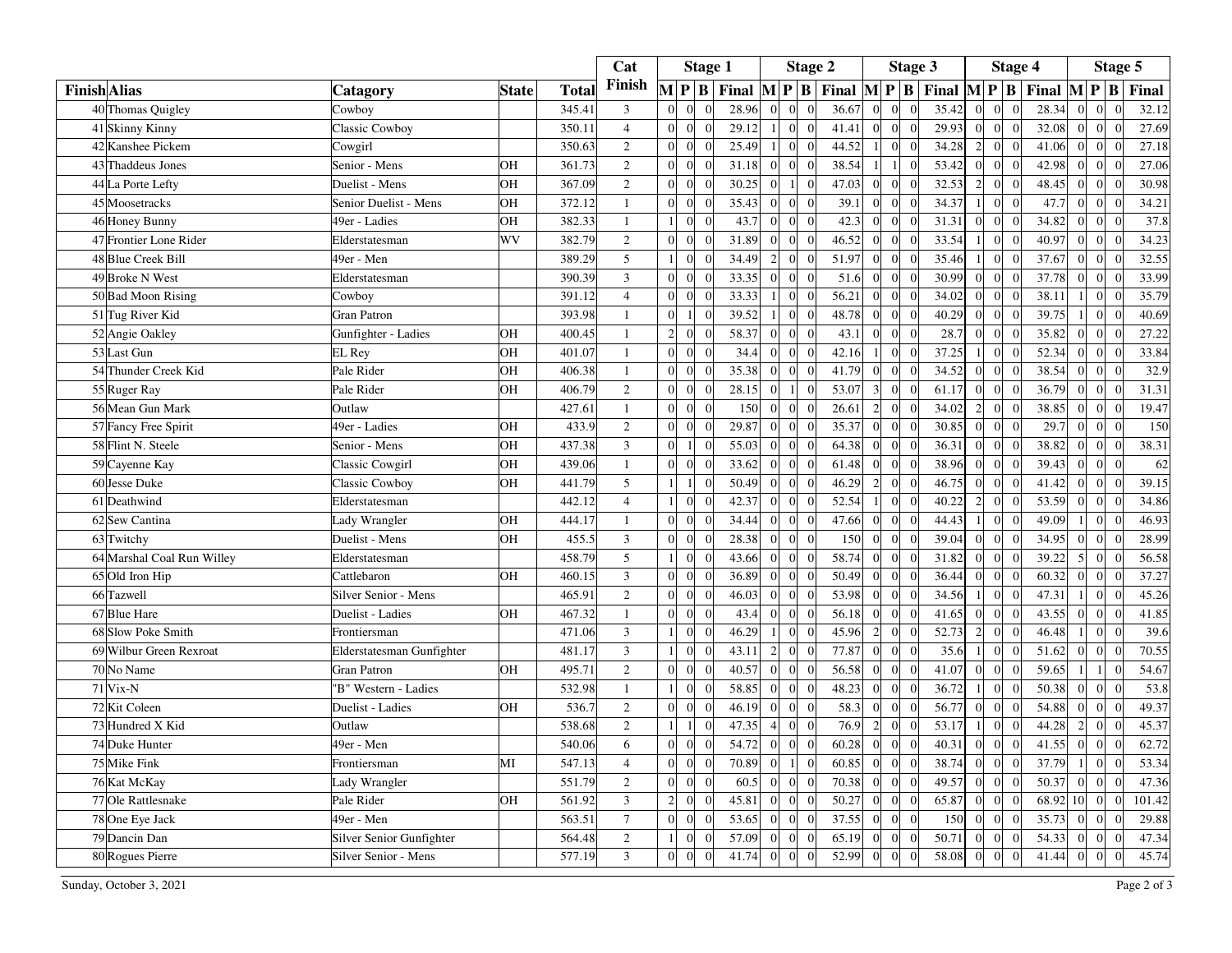|                     |                            |                                 |              |                  |                | Stage 6          |            |       |                  | Stage 7                            |       |                  | Stage 8                            |                                          |                  | Stage 9  |                                             |                  |                 | Stage 10       |       |
|---------------------|----------------------------|---------------------------------|--------------|------------------|----------------|------------------|------------|-------|------------------|------------------------------------|-------|------------------|------------------------------------|------------------------------------------|------------------|----------|---------------------------------------------|------------------|-----------------|----------------|-------|
| <b>Finish</b> Alias | <b>Number</b>              | Catagory                        | <b>State</b> | $TotalM$ $P$ $B$ |                |                  |            | Final |                  |                                    |       |                  |                                    | $ M P B $ Final $ M P B $ Final $ M P B$ |                  |          | Final $\left  M \right  P \left  B \right $ |                  |                 | Final          |       |
|                     | 40 Thomas Quigley          | 27277483 Cowboy                 |              | 345.41           | $\theta$       | $\mathbf{0}$     |            | 31.04 | $\boldsymbol{0}$ | $\overline{0}$<br>$\boldsymbol{0}$ | 46.19 | $\overline{2}$   | $\mathbf{0}$<br>$\overline{0}$     | 44.76                                    | $\boldsymbol{0}$ |          | 30.56                                       | $\overline{0}$   | $\overline{0}$  | $\overline{0}$ | 31.35 |
|                     | 41 Skinny Kinny            | 105837 Classic Cowboy           |              | 350.11           | $\Omega$       | $\Omega$         | $\epsilon$ | 26.75 | $\overline{2}$   | $\Omega$<br>$\Omega$               | 42.16 | $\Omega$         | $\overline{0}$<br>$\Omega$         | 28.97                                    | $\mathbf{1}$     | $\Omega$ | 55.5                                        | $\Omega$         | $\overline{0}$  | $\theta$       | 36.5  |
|                     | 42 Kanshee Pickem          | 105924 Cowgirl                  |              | 350.63           | $\overline{0}$ | $\mathbf{0}$     |            | 24.18 | $\overline{c}$   | $\boldsymbol{0}$<br>$\overline{0}$ | 44.81 | $\overline{3}$   | $\mathbf{0}$<br>$\overline{0}$     | 44.67                                    | $\mathbf{0}$     |          | 28.87                                       |                  | $\overline{0}$  | $\theta$       | 35.57 |
|                     | 43 Thaddeus Jones          | 79069 Senior - Mens             | OH           | 361.73           | $\Omega$       | $\theta$         | $\sqrt{ }$ | 32.46 | $\mathbf{0}$     | $\Omega$<br>$\overline{0}$         | 37.06 | $\overline{0}$   | $\overline{0}$<br>$\Omega$         | 34.14                                    | $\theta$         |          | 30.29                                       | $\overline{0}$   | $\overline{0}$  | $\Omega$       | 34.6  |
|                     | 44 La Porte Lefty          | 101789 Duelist - Mens           | <b>OH</b>    | 367.09           | $\overline{c}$ | $\overline{0}$   |            | 38.55 | $\boldsymbol{0}$ | $\overline{0}$<br>$\Omega$         | 36.32 | $\overline{0}$   | $\overline{0}$                     | 35.45                                    | $\theta$         |          | 28.27                                       | $\Omega$         | $\overline{0}$  | $\sqrt{ }$     | 39.26 |
|                     | 45 Moosetracks             | 66847 Senior Duelist - Mens     | OH           | 372.12           | $\Omega$       | $\theta$         | $\sqrt{ }$ | 32.67 | $\overline{0}$   | $\Omega$<br>$\overline{0}$         | 36.92 | $\overline{0}$   | $\overline{0}$<br>$\overline{0}$   | 36.45                                    | $\overline{0}$   |          | 44.04                                       | $\Omega$         | $\overline{0}$  | $\Omega$       | 31.23 |
|                     | 46 Honey Bunny             | 101225 49er - Ladies            | OH           | 382.33           |                | $\overline{0}$   |            | 36.03 |                  | $\Omega$<br>$\overline{0}$         | 47.18 | $\overline{0}$   | $\overline{0}$<br>$\Omega$         | 33.33                                    | $\mathbf{0}$     |          | 31.54                                       |                  | $\overline{0}$  | $\sqrt{ }$     | 44.32 |
|                     | 47 Frontier Lone Rider     | 73063 Elderstatesman            | WV           | 382.79           | $\theta$       | $\mathbf{0}$     |            | 36.06 | $\theta$         | $\Omega$<br>$\overline{0}$         | 39.52 | 1 <sup>1</sup>   | $\mathbf{0}$<br>$\overline{0}$     | 51.69                                    | $\mathbf{0}$     |          | 35.32                                       | $\overline{0}$   | $\overline{0}$  | $\epsilon$     | 33.05 |
|                     | 48 Blue Creek Bill         | 9858649er - Men                 |              | 389.29           | $\Omega$       | $\Omega$         |            | 31.09 | $\mathbf{0}$     | $\Omega$<br>$\overline{0}$         | 42.03 | $\Omega$         | $\overline{0}$<br>$\Omega$         | 42.28                                    | $\Omega$         |          | 33.89                                       | $\Omega$         |                 | $\Omega$       | 47.86 |
|                     | 49 Broke N West            | 20185 Elderstatesman            |              | 390.39           | $\theta$       | $\boldsymbol{0}$ |            | 40.23 | $\mathbf{0}$     | $\overline{0}$<br>$\Omega$         | 42.57 | $\overline{0}$   | $\boldsymbol{0}$<br>$\overline{0}$ | 39.28                                    | $\mathbf{0}$     |          | 40.91                                       | $\overline{0}$   | $\overline{0}$  |                | 39.69 |
|                     | 50 Bad Moon Rising         | 108840 Cowboy                   |              | 391.12           | $\theta$       | $\mathbf{0}$     | $\Omega$   | 32    | $\mathbf{0}$     | $\overline{0}$<br>$\overline{0}$   | 38.74 | 1 <sup>1</sup>   | $\overline{0}$<br>$\overline{0}$   | 41.93                                    | $\theta$         |          | 35.66                                       | $\mathbf{0}$     | $\vert$ 1       | $\Omega$       | 45.33 |
|                     | 51 Tug River Kid           | 27277494 Gran Patron            |              | 393.98           |                | $\Omega$         |            | 33.37 | $\Omega$         | $\overline{0}$<br>$\Omega$         | 43.43 | $\overline{0}$   | $\overline{0}$<br>$\Omega$         | 37.7                                     | $\theta$         |          | 34.29                                       | $\overline{0}$   | $\overline{0}$  |                | 36.16 |
|                     | 52 Angie Oakley            | 101763 Gunfighter - Ladies      | OH           | 400.45           | $\overline{3}$ | $\mathbf{0}$     | $\epsilon$ | 52.99 | $\overline{c}$   | $\overline{0}$<br>$\overline{0}$   | 44.59 | 1 <sup>1</sup>   | $\overline{0}$<br>$\overline{0}$   | 38.48                                    | $\overline{0}$   |          | 35.1                                        | $\mathbf{0}$     | $\overline{0}$  | $\Omega$       | 36.08 |
|                     | 53 Last Gun                | 44096 EL Rey                    | OH           | 401.07           | $\Omega$       | $\overline{0}$   |            | 37.47 | $\mathbf{0}$     | $\overline{0}$<br>$\Omega$         | 43.89 | $\Omega$         | $\overline{0}$<br>$\Omega$         | 42.87                                    | $\mathbf{0}$     |          | 40.14                                       | $\Omega$         | $\overline{0}$  | $\sqrt{ }$     | 36.71 |
|                     | 54 Thunder Creek Kid       | 95385 Pale Rider                | OH           | 406.38           | $\theta$       | $\mathbf{0}$     | $\Omega$   | 45.54 | $\boldsymbol{0}$ | $\overline{0}$<br>$\mathbf{0}$     | 41.09 | $\mathbf{0}$     | $\mathbf{0}$<br>$\overline{0}$     | 47.26                                    | $\mathbf{0}$     |          | 39.39                                       | $\mathbf{0}$     | 1 <sup>1</sup>  | $\overline{0}$ | 49.97 |
|                     | 55 Ruger Ray               | 59234 Pale Rider                | OH           | 406.79           |                | $\Omega$         |            | 37.33 | $\mathbf{0}$     | $\Omega$<br>$\Omega$               | 44.57 | $\Omega$         | $\overline{0}$                     | 36.25                                    | $\Omega$         |          | 30.89                                       | $\overline{c}$   | $\Omega$        |                | 47.26 |
|                     | 56 Mean Gun Mark           | 78668 Outlaw                    |              | 427.61           | $\overline{c}$ | $\mathbf{0}$     |            | 38.74 | $\overline{c}$   | $\overline{0}$<br>$\boldsymbol{0}$ | 35.88 | $\overline{0}$   | $\mathbf{0}$<br>$\overline{0}$     | 22.17                                    | $\mathbf{0}$     |          | 20.71                                       | $\overline{3}$   | $\overline{0}$  | $\sqrt{ }$     | 41.16 |
|                     | 57 Fancy Free Spirit       | 73738 49er - Ladies             | OH           | 433.9            | $\theta$       | $\theta$         | $\sqrt{ }$ | 33.85 | $\mathbf{0}$     | $\Omega$<br>$\overline{0}$         | 36.81 | $\Omega$         | $\overline{0}$<br>$\Omega$         | 28.84                                    | $\Omega$         |          | 30.96                                       | $\Omega$         | $\overline{0}$  |                | 27.65 |
|                     | 58 Flint N. Steele         | 100136 Senior - Mens            | OH           | 437.38           |                | $\boldsymbol{0}$ |            | 36.23 |                  | $\boldsymbol{0}$<br>$\theta$       | 45.19 | $\boldsymbol{0}$ | $\boldsymbol{0}$<br>$\overline{0}$ | 39.15                                    | $\overline{0}$   |          | 44.79                                       | $\boldsymbol{0}$ | $\overline{0}$  |                | 39.17 |
|                     | 59 Cayenne Kay             | 96415 Classic Cowgirl           | OH           | 439.06           | $\theta$       | $\Omega$         | $\sqrt{ }$ | 36.6  | $\Omega$         | $\Omega$<br>$\Omega$               | 40.48 | $\overline{0}$   | $\overline{0}$<br>$\Omega$         | 38.72                                    | $\theta$         |          | 48.72                                       | $\Omega$         | $\overline{0}$  | $\Omega$       | 39.05 |
|                     | 60 Jesse Duke              | 35865 Classic Cowboy            | OH           | 441.79           | $\Omega$       | $\overline{0}$   |            | 37.16 |                  | $\overline{0}$<br>$\overline{0}$   | 51.45 | $\overline{0}$   | $\overline{0}$<br>$\overline{0}$   | 48.31                                    | $\overline{0}$   |          | 39.98                                       | $\overline{0}$   | $\overline{0}$  | $\Omega$       | 40.79 |
|                     | 61 Deathwind               | 99480 Elderstatesman            |              | 442.12           |                | $\overline{0}$   | $\sqrt{ }$ | 38.97 | $\mathbf{0}$     | $\overline{0}$<br>$\overline{0}$   | 42.81 |                  | $\overline{0}$<br>$\overline{0}$   | 52.3                                     | $\overline{0}$   |          | 45.67                                       |                  | $\overline{0}$  | $\Omega$       | 38.79 |
|                     | 62 Sew Cantina             | 98005 Lady Wrangler             | OH           | 444.17           | $\Omega$       | $\overline{0}$   |            | 43.42 | $\boldsymbol{0}$ | $\overline{0}$<br>$\Omega$         | 50.63 |                  | $\overline{0}$<br>$\Omega$         | 52                                       | $\Omega$         |          | 33.99                                       |                  | $\overline{0}$  |                | 41.58 |
|                     | 63 Twitchy                 | 88356 Duelist - Mens            | OH           | 455.5            | $\theta$       | $\mathbf{0}$     |            | 28.01 | $\overline{0}$   | $\overline{0}$<br>$\theta$         | 37.59 | $\overline{0}$   | $\overline{0}$<br>$\overline{0}$   | 34.6                                     | $\mathbf{0}$     |          | 39.57                                       | $\overline{0}$   | $\overline{0}$  | $\sqrt{ }$     | 34.37 |
|                     | 64 Marshal Coal Run Willey | 71968 Elderstatesman            |              | 458.79           | $\Omega$       | $\mathbf{1}$     |            | 49.03 | $\overline{0}$   | $\overline{0}$<br>$\overline{0}$   | 46.68 | $\overline{0}$   | $\overline{0}$<br>$\overline{0}$   | 57.03                                    | $\theta$         |          | 36.05                                       | $\overline{0}$   | $\overline{0}$  | $\sqrt{ }$     | 39.98 |
|                     | 65 Old Iron Hip            | 22900 Cattlebaron               | OH           | 460.15           | $\sqrt{ }$     | $\boldsymbol{0}$ |            | 47.27 | $\boldsymbol{0}$ | $\mathbf{0}$<br>$\overline{0}$     | 59.22 | $\overline{0}$   | $\boldsymbol{0}$<br>$\overline{0}$ | 48.88                                    | $\theta$         |          | 44.75                                       | $\overline{0}$   | $\overline{0}$  |                | 38.62 |
|                     | 66 Tazwell                 | 20521 Silver Senior - Mens      |              | 465.91           | $\Omega$       | $\mathbf{1}$     | $\epsilon$ | 50.01 | $\mathbf{1}$     | $\Omega$<br>$\theta$               | 52.45 | 1 <sup>1</sup>   | $\mathbf{0}$<br>$\Omega$           | 46.65                                    | $\theta$         |          | 36.13                                       | $\Omega$         | 1 <sup>1</sup>  | $\theta$       | 53.53 |
|                     | 67 Blue Hare               | 89308 Duelist - Ladies          | OH           | 467.32           |                | $\overline{0}$   |            | 48.19 | $\mathbf{0}$     | $\Omega$<br>$\theta$               | 50.96 | $\overline{0}$   | $\overline{0}$<br>$\Omega$         | 46.72                                    | $\theta$         |          | 46.83                                       | $\overline{0}$   | $\overline{0}$  |                | 47.99 |
|                     | 68 Slow Poke Smith         | 31585 Frontiersman              |              | 471.06           | -1             | $\mathbf{0}$     | $\Omega$   | 47.44 | $\Omega$         | $\Omega$<br>$\Omega$               | 47.84 | $\mathbf{1}$     | $\mathbf{0}$<br>$\Omega$           | 47.82                                    | $\mathbf{0}$     |          | 46.32                                       | $\overline{0}$   | $\vert 0 \vert$ | $\Omega$       | 50.58 |
|                     | 69 Wilbur Green Rexroat    | 12515 Elderstatesman Gunfighter |              | 481.17           |                | $\Omega$         |            | 42.13 | $\mathbf{0}$     | $\Omega$<br>$\Omega$               | 39.14 | $\Omega$         | $\overline{0}$                     | 41.93                                    | $\Omega$         |          | 44.42                                       | $\Omega$         | $\Omega$        | $\sqrt{ }$     | 34.8  |
|                     | 70 No Name                 | 28554 Gran Patron               | OH           | 495.71           |                | $\boldsymbol{0}$ | $\sqrt{ }$ | 51.23 | $\boldsymbol{0}$ | $\Omega$<br>$\Omega$               | 51.23 | $\overline{2}$   | $\mathbf{0}$<br>$\Omega$           | 57.44                                    | $\boldsymbol{0}$ |          | 43.57                                       | $\Omega$         | $\overline{0}$  | $\Omega$       | 39.7  |
|                     | $71$ Vix-N                 | 96591 "B" Western - Ladies      |              | 532.98           | $\mathcal{I}$  | $\overline{0}$   |            | 59.38 | 3                | $\Omega$<br>$\theta$               | 67.59 | $\overline{0}$   | $\overline{0}$<br>$\Omega$         | 41.02                                    | $\overline{0}$   |          | 34.49                                       | 3                |                 | $\Omega$       | 82.52 |
|                     | 72 Kit Coleen              | 50543 Duelist - Ladies          | OH           | 536.7            | $\theta$       | $\mathbf{0}$     | $\sqrt{ }$ | 47.26 | $\boldsymbol{0}$ | $\overline{0}$<br>$\mathbf{0}$     | 57.33 | $\boldsymbol{0}$ | $\mathbf{0}$<br>$\mathbf{0}$       | 58.6                                     | $\mathbf{0}$     |          | 54.75                                       | $\mathbf{0}$     | $\overline{0}$  | $\overline{0}$ | 53.25 |
|                     | 73 Hundred X Kid           | 34788 Outlaw                    |              | 538.68           |                | $\Omega$         |            | 39.09 | $\Omega$         | $\theta$<br>$\Omega$               | 43.33 | $\overline{3}$   | $\overline{0}$<br>$\Omega$         | 74.32                                    | $\theta$         |          | 71.26                                       | $\overline{c}$   | $\Omega$        | $\sqrt{ }$     | 43.61 |
|                     | 74 Duke Hunter             | 109954 49er - Men               |              | 540.06           |                | $\boldsymbol{0}$ |            | 45.92 | $\boldsymbol{0}$ | $\boldsymbol{0}$<br>$\mathbf{1}$   | 59.98 | $\overline{0}$   | $\mathbf{0}$<br>$\mathbf{0}$       | 48.16                                    | $\mathbf{1}$     |          | 78.97                                       | $\overline{0}$   | $\overline{0}$  | $\sqrt{ }$     | 47.45 |
|                     | 75 Mike Fink               | 29047 Frontiersman              | MI           | 547.13           | $\Omega$       | $\Omega$         | $\sqrt{ }$ | 55.65 | $\Omega$         | $\Omega$<br>$\Omega$               | 45.57 | $\Omega$         | $\overline{0}$<br>$\Omega$         | 40.3                                     | $\overline{0}$   |          | 75.17                                       | $\mathbf{0}$     | $\overline{0}$  | $\Omega$       | 68.83 |
|                     | 76 Kat McKay               | 27277316 Lady Wrangler          |              | 551.79           |                | $\overline{0}$   |            | 46.72 | $\boldsymbol{0}$ | $\overline{0}$                     | 60.89 | $\overline{0}$   | $\overline{0}$<br>$\overline{0}$   | 60.56                                    | $\overline{0}$   |          | 52.65                                       | $\Omega$         | $\overline{0}$  |                | 52.79 |
|                     | 77 Ole Rattlesnake         | 88082 Pale Rider                | OH           | 561.92           | $\theta$       | $\Omega$         | $\sqrt{ }$ | 38.52 |                  | $\Omega$<br>$\Omega$               | 58.7  | $\Omega$         | $\overline{0}$<br>$\Omega$         | 43.68                                    | $\theta$         |          | 45.58                                       | $\Omega$         | $\overline{0}$  | $\Omega$       | 43.15 |
|                     | 78 One Eye Jack            | 2727749249er - Men              |              | 563.51           |                | $\overline{0}$   |            | 51.03 |                  | $\overline{0}$<br>$\Omega$         | 51.69 | $\overline{0}$   | $\Omega$                           | 44.72                                    |                  |          | 58.96                                       |                  |                 | $\Omega$       | 50.3  |
|                     | 79 Dancin Dan              | 35681 Silver Senior Gunfighter  |              | 564.48           |                | $\overline{0}$   | $\sqrt{ }$ | 52.95 |                  | $\Omega$<br>$\theta$               | 71.94 | $\frac{1}{2}$    | $\overline{0}$<br>$\overline{0}$   | 61.45                                    | $\mathbf{0}$     |          | 51.3                                        | $\overline{0}$   | $\overline{0}$  | $\overline{0}$ | 52.18 |
|                     | 80 Rogues Pierre           | 18346 Silver Senior - Mens      |              | 577.19           | $\theta$       | $\boldsymbol{0}$ |            | 68.38 |                  | $\overline{0}$<br>$\Omega$         | 61.78 | $\mathbf{0}$     | $\overline{0}$<br>$\mathbf{0}$     | 70.81                                    | $\Omega$         |          | 78.25                                       | $\Omega$         | $\overline{0}$  | $\Omega$       | 57.98 |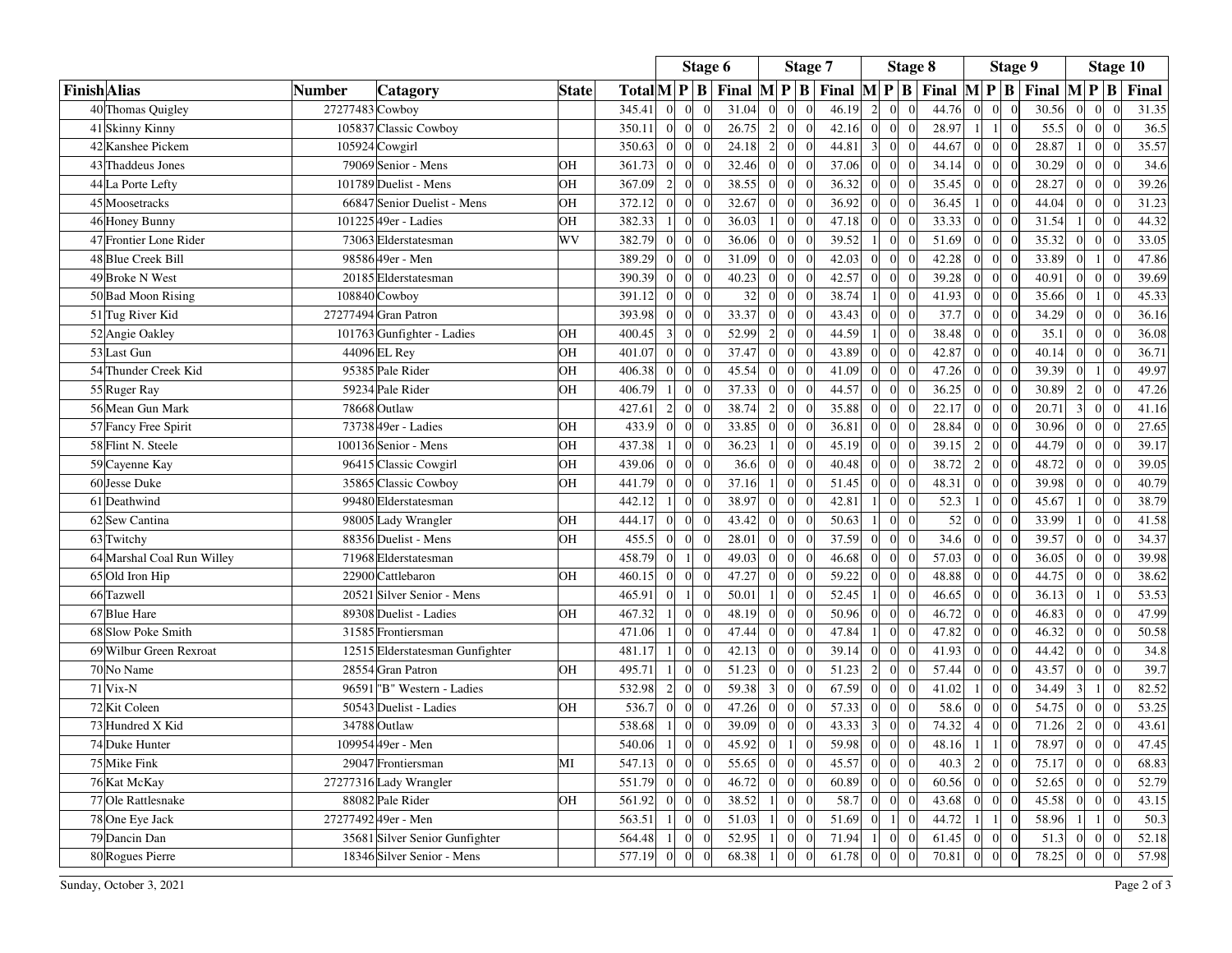|                     |                      |              |              | Cat    |                                     | Stage 1 |  |       | Stage 2 |                                                                                                                            |                |                | Stage 3 | Stage 4 |       |        | Stage 5        |                                                |
|---------------------|----------------------|--------------|--------------|--------|-------------------------------------|---------|--|-------|---------|----------------------------------------------------------------------------------------------------------------------------|----------------|----------------|---------|---------|-------|--------|----------------|------------------------------------------------|
| <b>Finish Alias</b> | Catagory             | <b>State</b> | <b>Total</b> | Finish | $\bf{M}$ $\bf{P}$ $\bf{B}$ $\bf{I}$ |         |  |       |         | Final $\mathbf{M} \mathbf{P} \mathbf{B}$ Final $\mathbf{M} \mathbf{P} \mathbf{B}$ Final $\mathbf{M} \mathbf{P} \mathbf{B}$ |                |                |         |         |       |        |                | Final $\mathbf{M} \mathbf{P} \mathbf{B}$ Final |
| 81 Mean Christine   | Cowgirl              |              | 662.46       |        |                                     |         |  | 88.41 |         | 109.58                                                                                                                     | $\overline{0}$ | $\overline{0}$ | 52.47   |         | 53.32 |        |                | 47.22                                          |
| 82 Peachy           | Silver Senior Ladies |              | 682.59       |        |                                     |         |  | 69.29 |         | 74.13                                                                                                                      | $\overline{0}$ | $\vert$ 0      | 55.62   |         | 66.96 |        | $\overline{0}$ | 59.27                                          |
| 83 Rodent           | FC Elderstatesman    | MI           | 693.68       |        | $\Omega$                            |         |  | 55.87 |         | 69.28                                                                                                                      | $\overline{0}$ |                | 49.32   |         | 150   |        | $\Omega$       | 45.75                                          |
| 84 Random Lee       | FC Elderstatesman    |              | 741.99       |        |                                     |         |  | 62.82 |         | 131.97                                                                                                                     | $\Omega$       |                | 64.69   |         | 64.5  |        | $\Omega$       | 100.61                                         |
| 85 Prairie Dawg     | iosie wales          | OH           | 761.76       |        |                                     |         |  | 73.07 |         | 86.66                                                                                                                      | $\Omega$       | $\Omega$       | 54.73   |         | 98.43 |        | $\overline{0}$ | 67.33                                          |
| 86 Bulldogger Dan   | Silver Senior - Mens |              | 776.21       |        |                                     |         |  | 54.23 |         | 150                                                                                                                        | $\overline{0}$ | $\Omega$       | 70.65   |         | 75.57 |        | $\overline{0}$ | 63.04                                          |
| 87 Lonesome Lill    | Silver Senior Ladies | OH           | 796.83       | 2      |                                     |         |  | 72.59 |         | 79.46                                                                                                                      |                | $\Omega$       | 71.99   |         | 75.9  |        |                | 80.43                                          |
| 88 DNF-Punch        | Senior - Mens        |              | 5123         |        |                                     |         |  | 20.47 |         | 28.81                                                                                                                      | $\Omega$       | $\Omega$       | 22.15   |         | 32.73 | $\cup$ | $\overline{0}$ | 23.84                                          |
| 89 DNF-Kid Drover   | Elderstatesman       |              | 5133.66      | 6      |                                     |         |  | 34.89 |         | 34.35                                                                                                                      | $\Omega$       |                | 19.79   |         | 23.17 | $_{0}$ | $\overline{0}$ | 26.46                                          |
| 90 DNF-Dakota Pete  | Wrangler             |              | 5278.3       |        |                                     |         |  | 32.27 |         | 91.86                                                                                                                      | $\Omega$       |                | 50.68   |         | 66.93 |        | $\overline{0}$ | 41.56                                          |
| 91 DNF-Ace Deuce    | 49er - Men           | OH           | 5367.73      | 8      |                                     |         |  | 69.41 |         | 72.79                                                                                                                      | 8              |                | 101.96  |         | 56.68 |        |                | 71.89                                          |